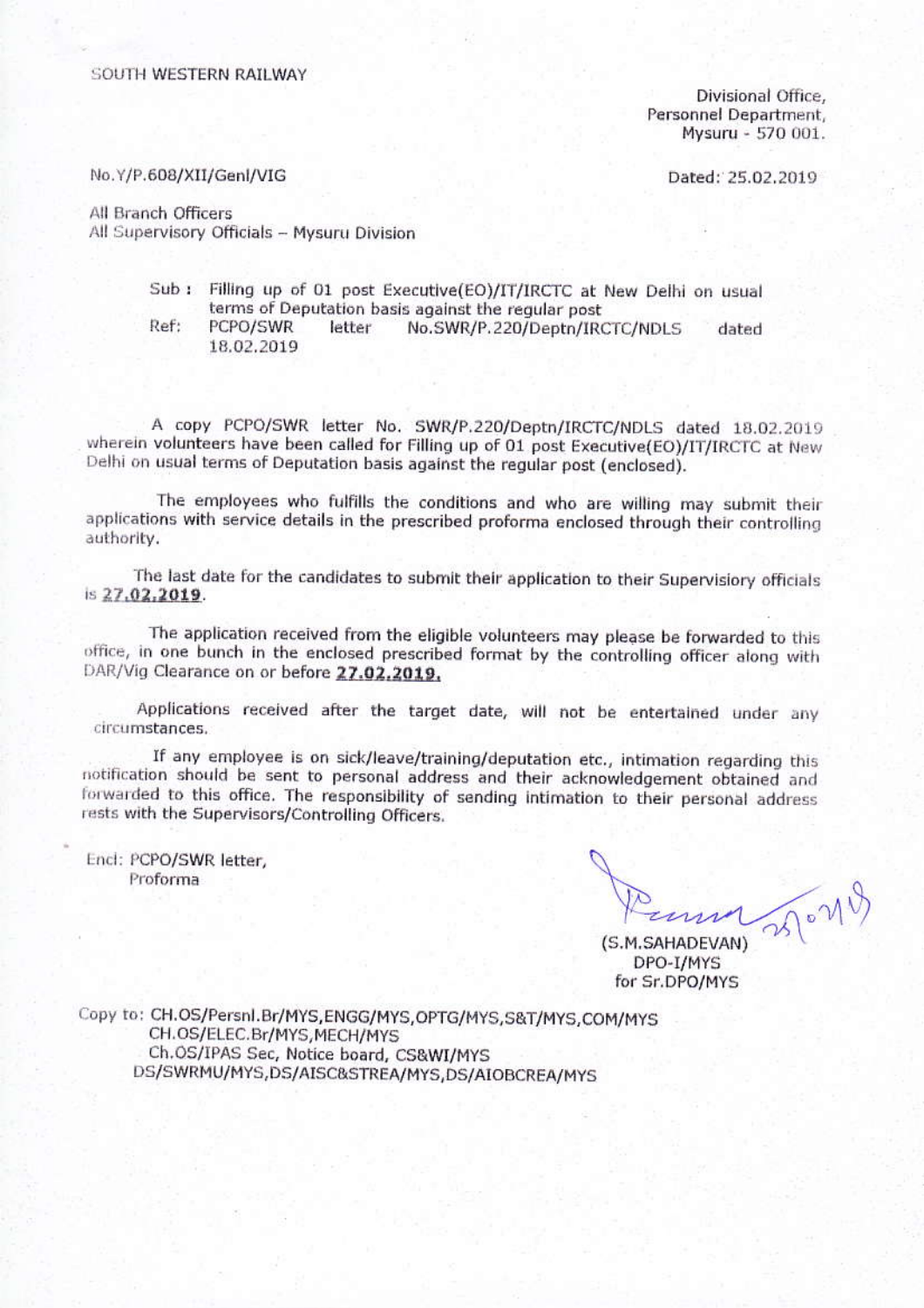## दक्षिण पश्चिम रेलवे SOUTH WESTERN RAILWAY

प्रधान कार्यालय/Headquarters Office, समिक शोखा/Personnel Department.  $J.V.5$ हबली/Hubli: 580020.

दिनांक/Date:18.02.2019.

21 FEB 2019

SWR. MYSHOU

No.SWR/P.220/Dptn./IRCTC/NDLS

### PCCM/SWR, Sr. DCM's/UBL, SBC & MYS Sr. DPO's/UBL, SBC & MYS

- Sub: Filling up of 01 post of Executive(E0)/IT/IRCTC at New Delhi, on usual terms of deputation basis against the regular post.
- Ref: GGM(HRD)/IRCTC's ltr. No.2017/IRCTC/HRD/Deputation(NG),dated. 21.01.2019.

Ţ.

Please find attached a copy of GGM(HRD)/IRCTC's letter dated. 21.01.2019 cited above for information and circulation to fill up the following vacancies:-

\*\*\*\*\*\*

Applications from the eligible employees working in **Commercial Department** who fulfill the eligibility and other conditions stipulated in the letter under reference may please be sent to this office in the enclosed prescribed format with the up to date APARs Dossiers/rating for last three years along with Vigilance/D&AR clearance may be sent positively to this office on or before 01.03.2019.

|    | S.No. No.<br>bf<br>posts |                | Name of the Post Eligibility Criteria                                                                                                                                                                                                                                                                               | <b>Scale of Pay</b>                                                                                                              |
|----|--------------------------|----------------|---------------------------------------------------------------------------------------------------------------------------------------------------------------------------------------------------------------------------------------------------------------------------------------------------------------------|----------------------------------------------------------------------------------------------------------------------------------|
| 1. | 01                       | Executive(E-0) | Regular employees having<br>degree of graduation with<br>preferably degree/diploma<br>in marketing, experience<br>of working in commercial<br>department of Railways<br>and working knowledge of<br>computers in MS-<br>offce/Excel/Access, etc.<br>Candidate must be below<br>55 years of age as on<br>20.02.2019. | Executive (E-O)<br>Rs. 9300-34800 (PB-2)<br>with GP 4200/- Level-6<br>(with minimum 03 years<br>of service in the Grade<br>Pay). |

The adequate publicity may be given to the notification. The applications received after the due date will not be entertained. If no applications are received on or before due date, a NIL reply may be sent to this office.

Encl: 03 pages.

 $1812$ (M. A. Johnson) SPO/T & Secy. to PCPO कते प्रमुख मुख्य कार्मिक अधिकारी/For PCPO

Copy to-

GS /SWRMU/UBL, GS/AISC & STREA & AIOBCREA/UBL \tor kind information and necessary action

| वारे मंकाधि.<br>Sr.DPO            |        |                     |
|-----------------------------------|--------|---------------------|
|                                   | सकावि. |                     |
| पुकाधि <b>/प्रशा</b><br>Thos.Admn |        | UTH WESTERN RAILWAY |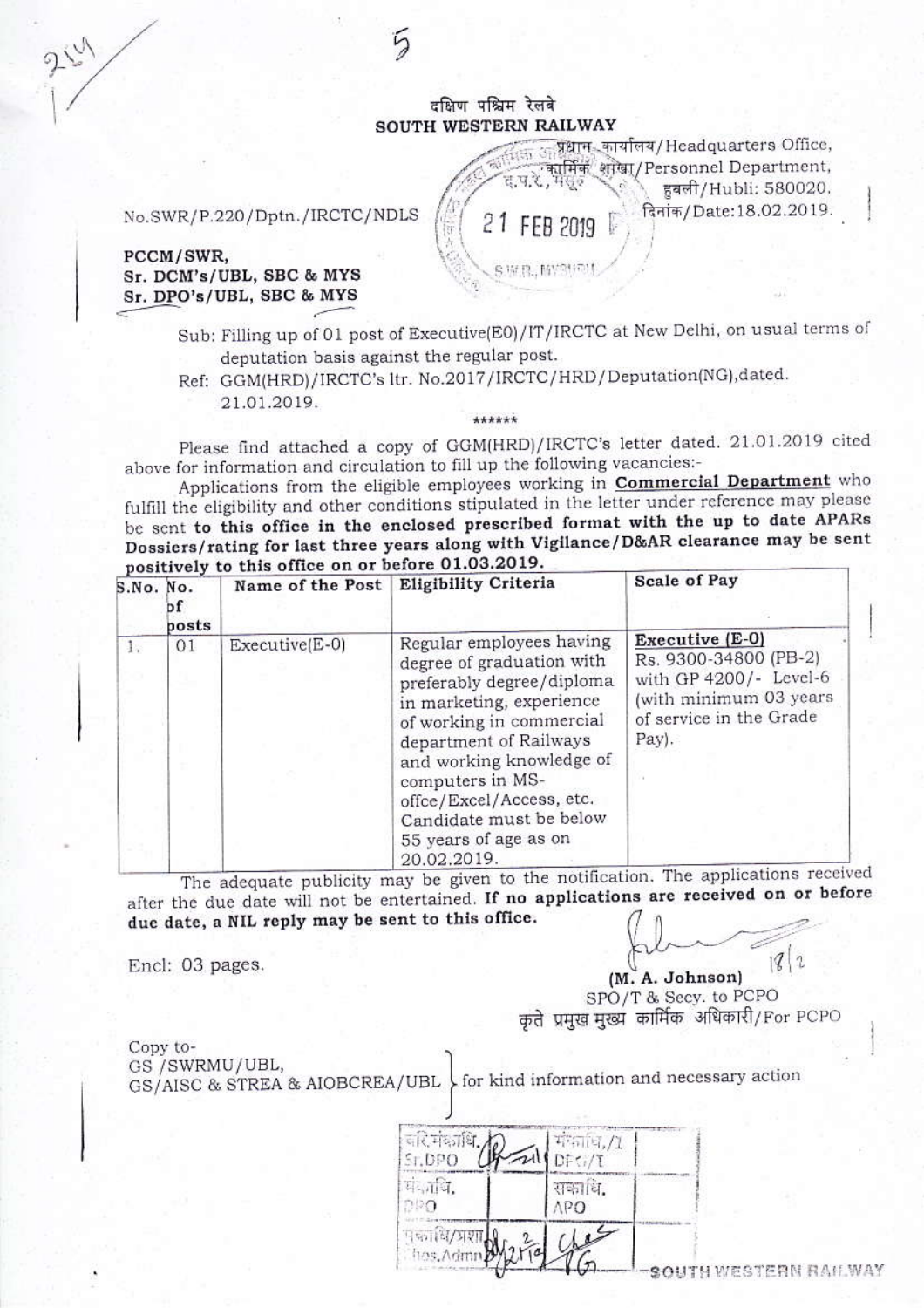इंडियन रेलवे केटरिंग एण्ड**़ ट्रेरि**ज्म कॉरपोरेशन लिमिटेड (भारत सरकार का उद्येम-मिनी रत्न) INDIAN RAILWAY CATERING AND TOURISM CORPORATION LTD. (A Goyt. of India Enterprise-Mini Ratna)

"CIN-U74899DL1999GO1101707"ESpate Info@frete.com/Webstreep1(QDLdrd

No. 2017/IRCTC/HRD/Deputation(NG)

 $67$ 

Date: 21.01.2019

 $\omega$ 

Jt. Secretary, Railway Board, Rail Bhawan, New Delhi. The Principal Chief Personnel Officer, All Indian Railways. Northern Railway, Baroda House, New Delhi - 110 001. North Eastern Railway, Gorakhpur - 273 001. Southern Railway, Park Town, Chennai - 600 003. South Western Railway, Hubli - 500 023. Northeast Frontier Railway, Maligaon, Guwahati - 871 011. Eastern Railway, 17, Netaji Subhash Road, Kolkata - 700 001. North Western Railway, Opposite Railway Hospital, Jaipur - 302 006. North Central Railway, Civil Lines, Allahabad - 211 001. Central Railway, CST-Mumbai - 400 001. East Central Railway, Dist. Vaishali, Hazipur - 844 101. East Coast Railway, Rail Vihar, Chandrasekharpur, Bhubneshwar - 751 023. South Central Railway, Rail Nilayam, Secunderabad - 500 071. South East Central Railway, R. E. Office Complex, Bilaspur - 495 004. South Eastern Railway, 11, Garden Reach Road, Kolkata - 700 043. Western Railway, Church Gate, Mumbai - 400 020. West Central Railway, Core Complex Office, Indra Market, Jabalpur - 482 001. RDSO/Lucknow-226011.

Sub.: Filling up of 01 post of Executive(E0)/IT/IRCTC at New Delhi, on usual terms of deputation basis against the regular post.

Indian Railway Catering and Tourism Corporation Ltd.(IRCTC) are desirous to fill up (01) one post of Executive(E0) in IT Department at New Delhi from Regular employees of Railways on usual terms of deputation against the regular post.

The enclosed Vacancy Notice may please be circulated and applications of willing staff may be sent to this office so that the same are received in this office well before 20.02.2019.

(Surendra Kumar) Group General Manager (HRD)

Choshoese.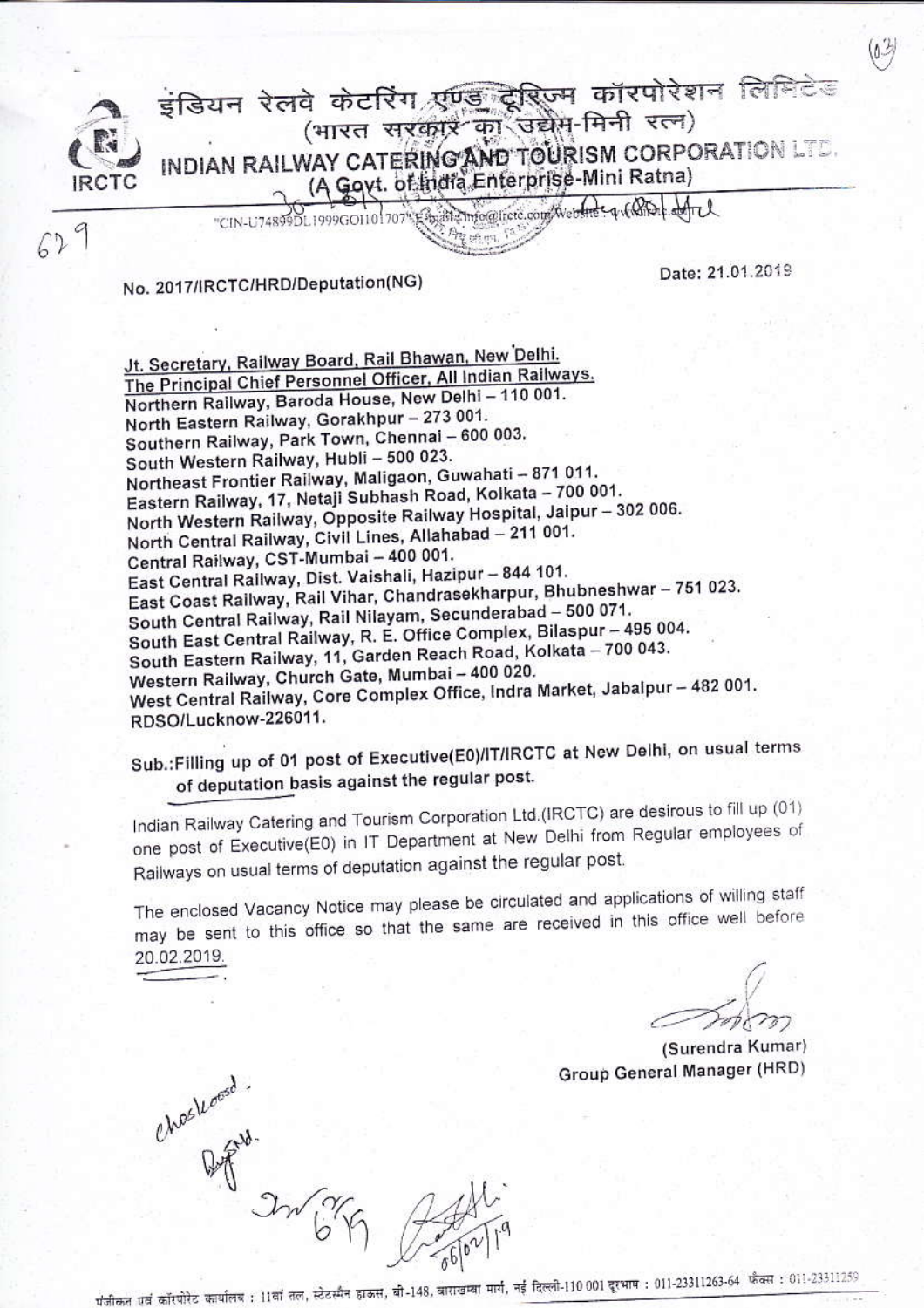## INDIAN RAILWAY CATERING AND TOURISM CORPORATION LTD.

(A Govt. of India Enterprises) Registered & Corporate office: B-148, 11<sup>th</sup> Floor, Statesman House. New Delhi -110 001.

Applications are invited from the Regular employees of different Zonal Railways/Railway Board for following post in IT Department in Indian Railway Catering & Tourism Corporation Ltd. (IRCTC) at New Delhi, on usual terms of deputation against the regular posts for a period of three years.

The applications of eligible & willing candidates, who are in the age of maximum 55 years as on 20.02.2019 and can be spared immediately for posting on deputation basis, may be forwarded to this office so as to reach this office on or before 20.02.2019 positively. The service particulars, work experience, educational qualifications, etc. should be clearly indicated in Bio-data and the same should be certified. The upto date APARs Dossiers/rating for the preceeding three years alongwith Vigilance/D&AR clearance may be sent positively to the GGM (HRD), IRCTC, Corporate office, 12<sup>th</sup> Floor, Statesman House, New Delhi -110 001. A scanned copy of application in the enclosed format duly filled may also be sent by candidate in advance through e-mail to deputation@irctc.com

| Name of the post | : Executive(E0)/(IT) |
|------------------|----------------------|
|                  |                      |

| No. of post(s) | : One post |
|----------------|------------|
|----------------|------------|

**Place of Posting** : New Delhi.

Scale of pay

: As per the DPE guidelines, Central Government employees, on their selection for deputation would be eligible to draw their pay. perks and allowance of their parent cadre only alongwith prescribed deputation allowance.

:Regular employees having degree of graduation with preferably **Eligibility Criteria** degree/diploma in marketing, experience of working in commercial department of Railways and working knowledge of computers in MS-office/Excel/Access, etc. Candidate must be below 55 years of age as on 20.02.2019.

Persons working in Grade Pay/Level/Scale as detailed below will be eligible to apply for deputation to the post mentioned above:

| Employees working in CDA Scale                                                                    |  |  |  |
|---------------------------------------------------------------------------------------------------|--|--|--|
| Rs.9300-34800 (PB-2) with GP 4200/ Level-6 (with<br>minimum 03 years of service in the Grade Pay) |  |  |  |
|                                                                                                   |  |  |  |

Candidates working in regular Grade/Grade Pay/Level will only be considered as "Eligible" for the above mentioned post. Candidates working in Grade/GP on MACP/adhoc basis will not be considered

| ----------<br><b>Web Address</b> | www.irctc.com          |  |  |
|----------------------------------|------------------------|--|--|
| Email                            | : deputation@irctc.com |  |  |

Selection Procedure : As per the procedure advised by Ministry of Railways Letter No.2017/E(O)II/41/5 dated 25.05.2017 the selection of the eligible and short listed candidates for deputation shall be based on experience in the relevant field, Qualification, APAR's, Seniority and interview.

(Surendra Kumar)

 $(A, 3)$ 

Group General Manager (HRD)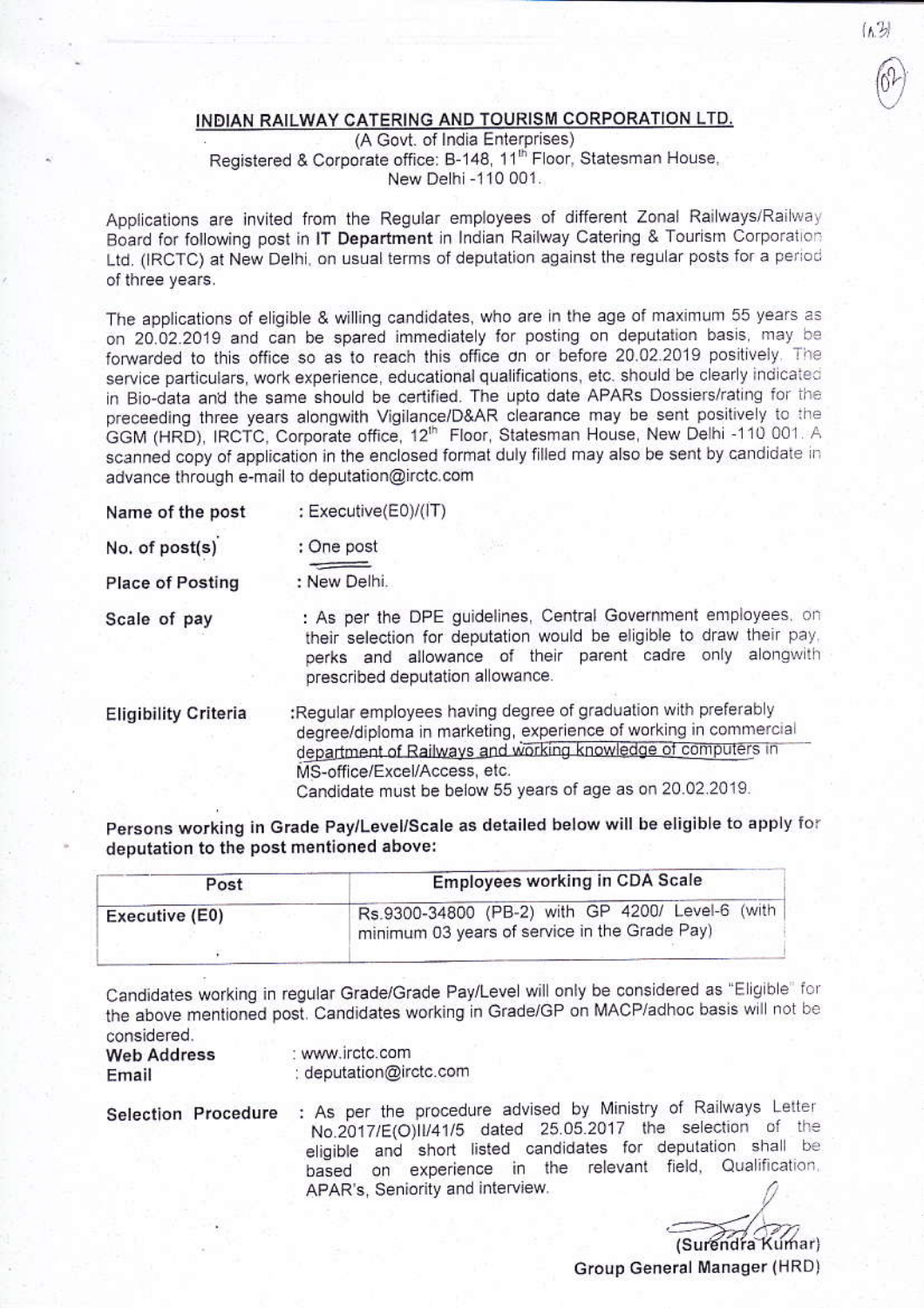## INDIAN RAILWAY CATERING AND TOURISM CORPORATION LTD.

(A Govt. of India Enterprises) Corporate office, 12<sup>th</sup> floor, Statesman House, Barakhamba Road, New Delhi-110 001 (APPLICATION FORMAT)

|    | 1. Name of the post applied for              |          |  |
|----|----------------------------------------------|----------|--|
|    | Candidate's Name (In capital letters)        |          |  |
|    | Father's/Husband's Name (In capital letters) | $\sim$ 2 |  |
|    | Date of Birth                                |          |  |
| 5. | Date of Retirement                           |          |  |
|    |                                              |          |  |

6. Date of regular appointment in present organization:

- 7. Present Pay Band/Pay scale/Level
- 8. Date of entry in present Pay Band/Pay scale/Level :
- 9. APAR rating for the last 03 years

# 10. Educational Qualification (Academic & professional) possessed by the officer:

| Examination<br>passed | Name of Institute/<br>University | Maximum<br>Marks | of<br>Year<br>passing | Marks<br>Obtained | % of marks<br>(upto)<br>decimals) |
|-----------------------|----------------------------------|------------------|-----------------------|-------------------|-----------------------------------|
|                       |                                  |                  |                       |                   |                                   |
|                       |                                  |                  |                       |                   |                                   |

11. Details of employment in chronological order. Enclose a separate sheet duly authenticated by your signature, if the space is insufficient.

| Name & Address<br>of Employer | Department<br>Designation | <b>Period of Service</b><br>Тo<br>From | Total<br>Experience | Clearly indicate<br>nature of experience.<br>Also mention the<br>name of the<br>project/unit where<br>worked |
|-------------------------------|---------------------------|----------------------------------------|---------------------|--------------------------------------------------------------------------------------------------------------|
|                               |                           |                                        |                     |                                                                                                              |
|                               |                           |                                        |                     |                                                                                                              |

12. Nature of present employment i.e. Ad-hoc or temporary or Quasi-Permanent or Permanent:

13. In case the present employment is held on deputation/contract basis, please state-

- a) The date of appointment on deputation/contract basis
- b) Period of appointment on deputation/contract
- c) Name of the parent office/organization to which you belong:

14. Additional details about present employment

Please state whether working under (indicate the name of your employer against the relevant column) a) Central Govt.

- b) State Govt.
- c) Autonomous Organization
- d) Government Undertaking
- e) Others

15. Details of pay particulars:

a) Are you in CDA or IDA pay scale

- b) If in CDA, please indicate the bay band and substantive
- c) The grade pay held under MACP, if any
- d) If in IDA, please indicate the pay scale

e) Whether in pre revised or revised scale of pay (CDA/IDA)

- f) Give the date from which the revision took place-
- and also indicate the pre-revised/revised scale

16. Total emolument per month now drawn (give the break-up)